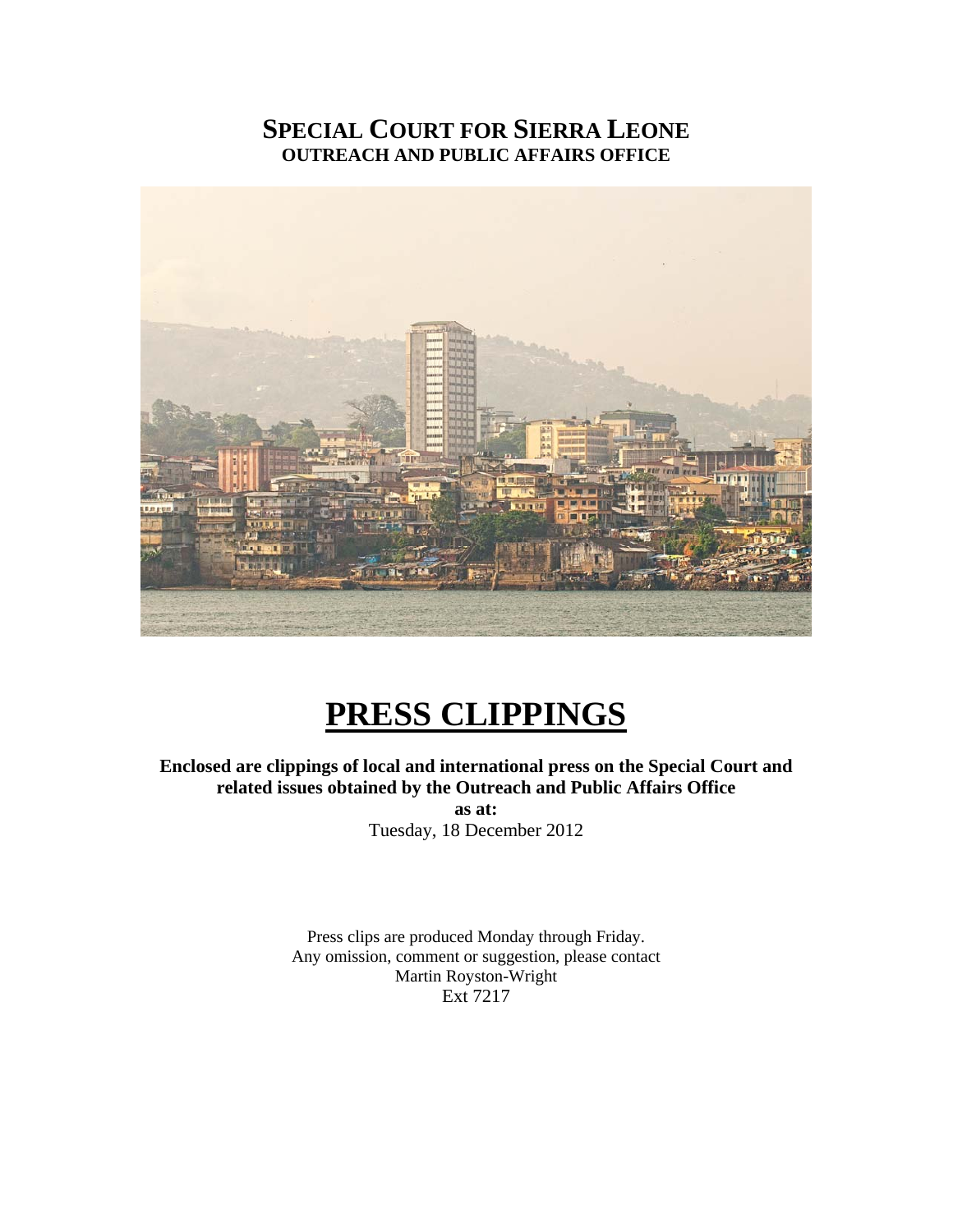| <b>International News</b>                                                             |           |
|---------------------------------------------------------------------------------------|-----------|
| International Justice: Sierra Leone and Cambodia / UK Foreign and Commonwealth Office | Page 3    |
| Govt Fails to Freeze Taylor's Assets / The News                                       | Page 4    |
| Year in review: African Warlords Face The Courts / World News Australia               | Pages 5-8 |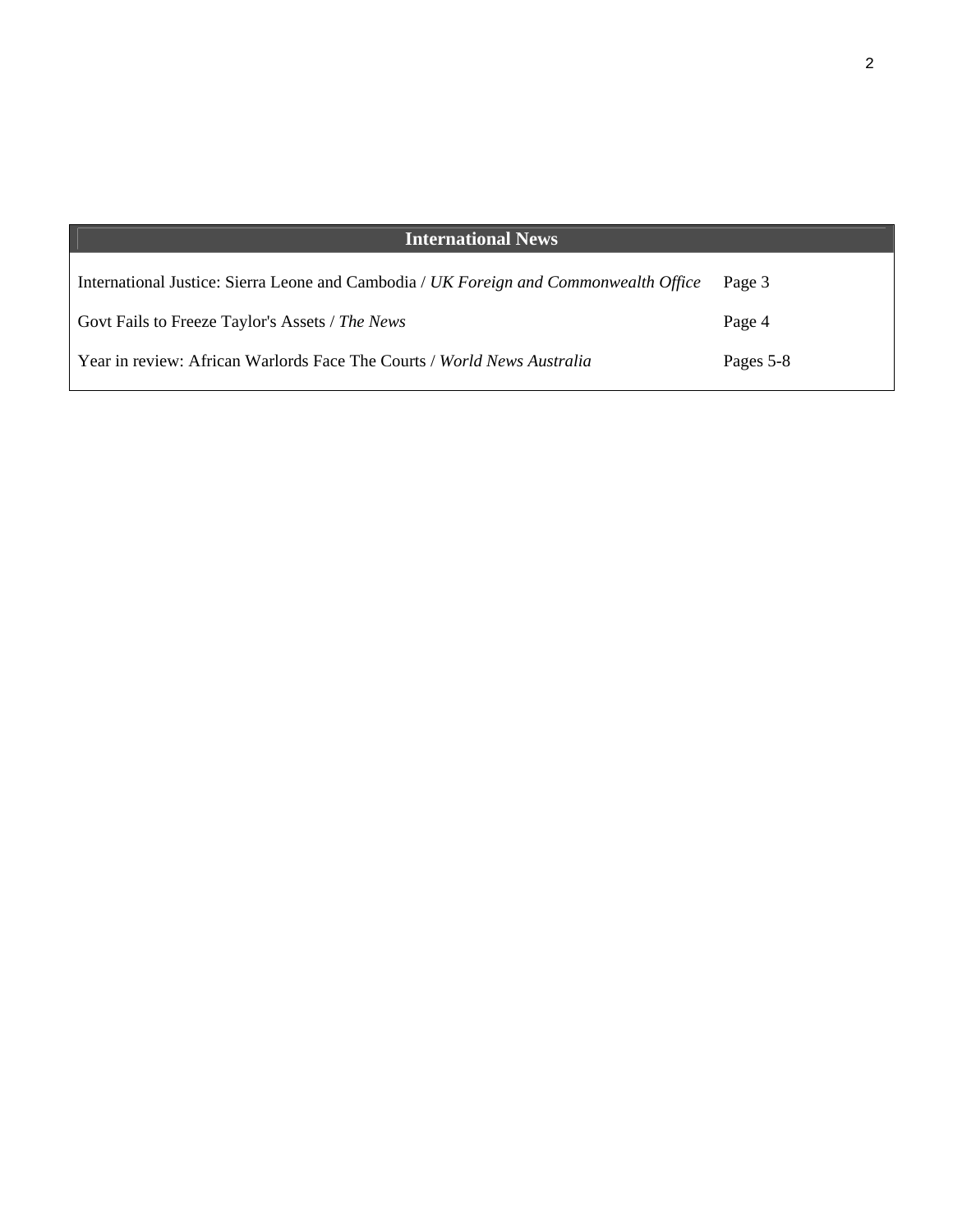# UK Foreign and Commonwealth Affairs

Friday, 14 December 2012

#### **International Justice: Sierra Leone and Cambodia**

William Hague (Secretary of State, Foreign and Commonwealth Affairs; Richmond (Yorks), Conservative) :I can announce that in order to strengthen international justice and help secure accountability for some of the most horrific crimes against humanity in the last 50 years, the UK will make a voluntary contribution of £1 million to the Special Court for Sierra Leone and a voluntary contribution of £600,000 to the international component of the Extraordinary Chambers in the Courts of Cambodia.

The Government's contribution will help ensure the Special Court for Sierra Leone is able to complete its work, and leave a lasting legacy for the people of Sierra Leone. On 30 May, the court sentenced Charles Taylor, a former President of Liberia, to 50 years in jail for aiding and abetting war crimes. Taylor is the first former Head of State to be convicted by an international tribunal and the court is currently hearing his appeal.

The Extraordinary Chambers in the Courts of Cambodia is delivering long-awaited justice for millions of Cambodians through the trials of the most senior and responsible surviving members of the Pol Pot regime. The scale of the crimes committed and the number of victims makes it one of the most significant tribunals of its kind since Nuremberg. The Government's contribution will help to prevent the collapse of the court which has faced a significant shortfall in funding.

International justice is central to foreign policy. It is essential for securing the rights of individuals and states, and for securing peace and reconciliation. Through the International Criminal Court, and the separate international tribunals, we are working to make clear that those responsible for the worst crimes will be held to account and that political leaders will not enjoy impunity. Our support to these institutions is an important element in our strategy to reduce conflict, promote stability and strengthen the rules-based international system. In order to give Parliament a full accounting of this work we will, from this point forward, also provide an annual statement at the start of the financial year detailing our progress on this important issue.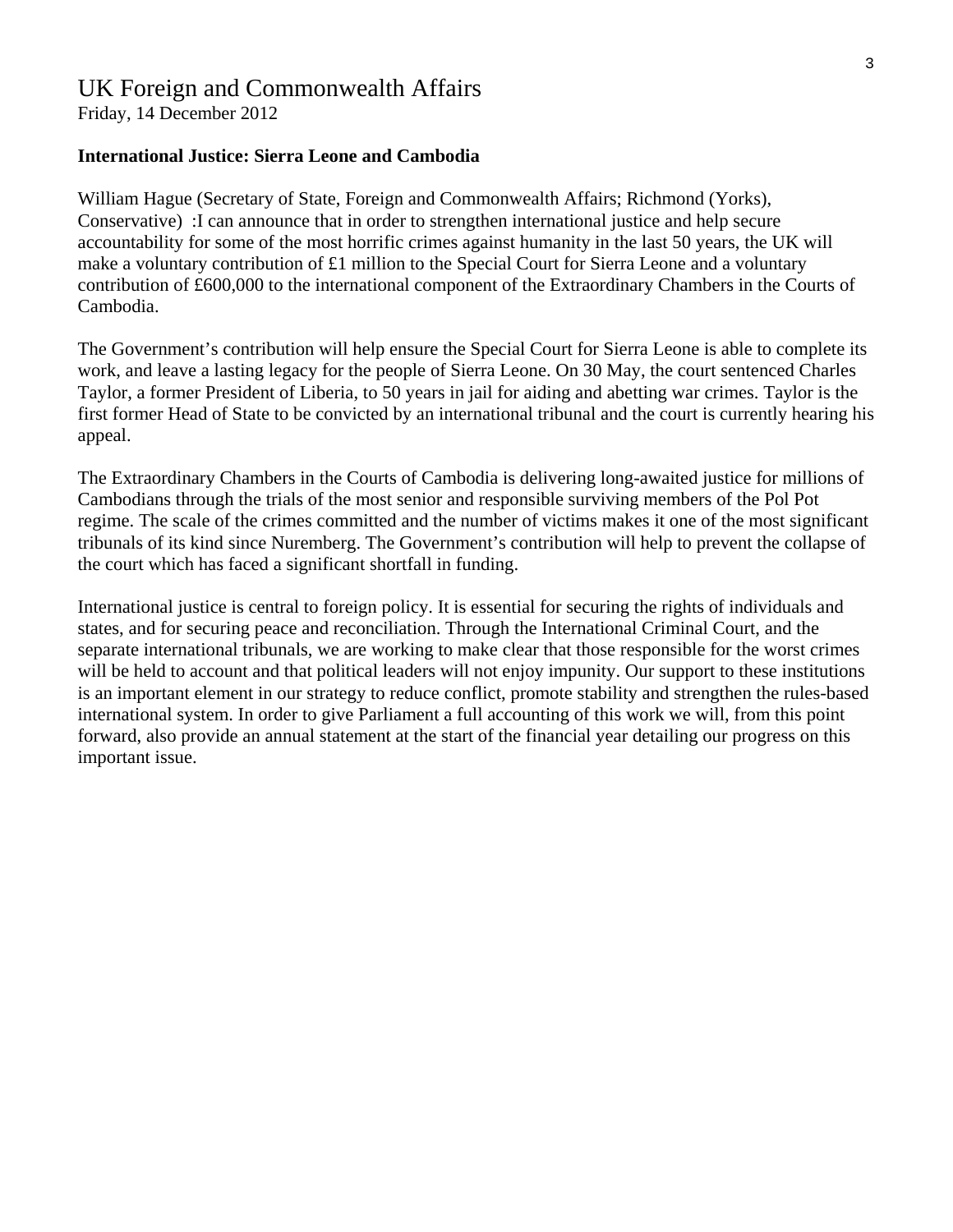### The News (Monrovia) Tuesday, 18 December 2012

## **Liberia: Govt Fails to Freeze Taylor's Assets**

The Security Council has extended the sanctions imposed on Liberia in connection with the country's civil war as well as the panel of experts tasked with monitoring compliance with the measures.

In a unanimously adopted resolution, the Council noted "with serious concern" the lack of progress in implementing the financial measures imposed by a 2004 resolution demanding that all assets of former president Charles Taylor, family members and associates be frozen to prevent them from obstructing the restoration of peace in Liberia and the region.

The Council demanded that the Liberian Government "make all necessary efforts to fulfill its obligations."

The 15-member body also renewed the measures on travel and arms, and the mandate of the panel of experts, for another 12 months.

The panel was first appointed by Secretary-General Ban Ki-moon in July 2007 to renew investigations on whether the sanctions were being enforced in the light of allegations that Mr. Taylor still had access to considerable wealth in the country.

Mr. Taylor was sentenced in May by the Special Court for Sierra Leone (SCSL) to 50 years in prison for planning and for aiding and abetting crimes committed by Sierra Leonean rebel forces during that country's decade-long civil war.

In the resolution, the Council called on all States and the Liberian Government to cooperate fully with the panel, which is tasked with, among other things, conducting two follow-up assessment missions to Liberia and neighboring States to investigate and compile a mid-term and a final report on the implementation, and any violations, of the sanctions.

It also called on the Liberian Government to complete implementation of the recommendations of the 2009 review team for the Kimberley Process, a framework for certifying diamonds as not part of the illicit trade that could fuel conflict, and to improve transparent governance of all natural resources.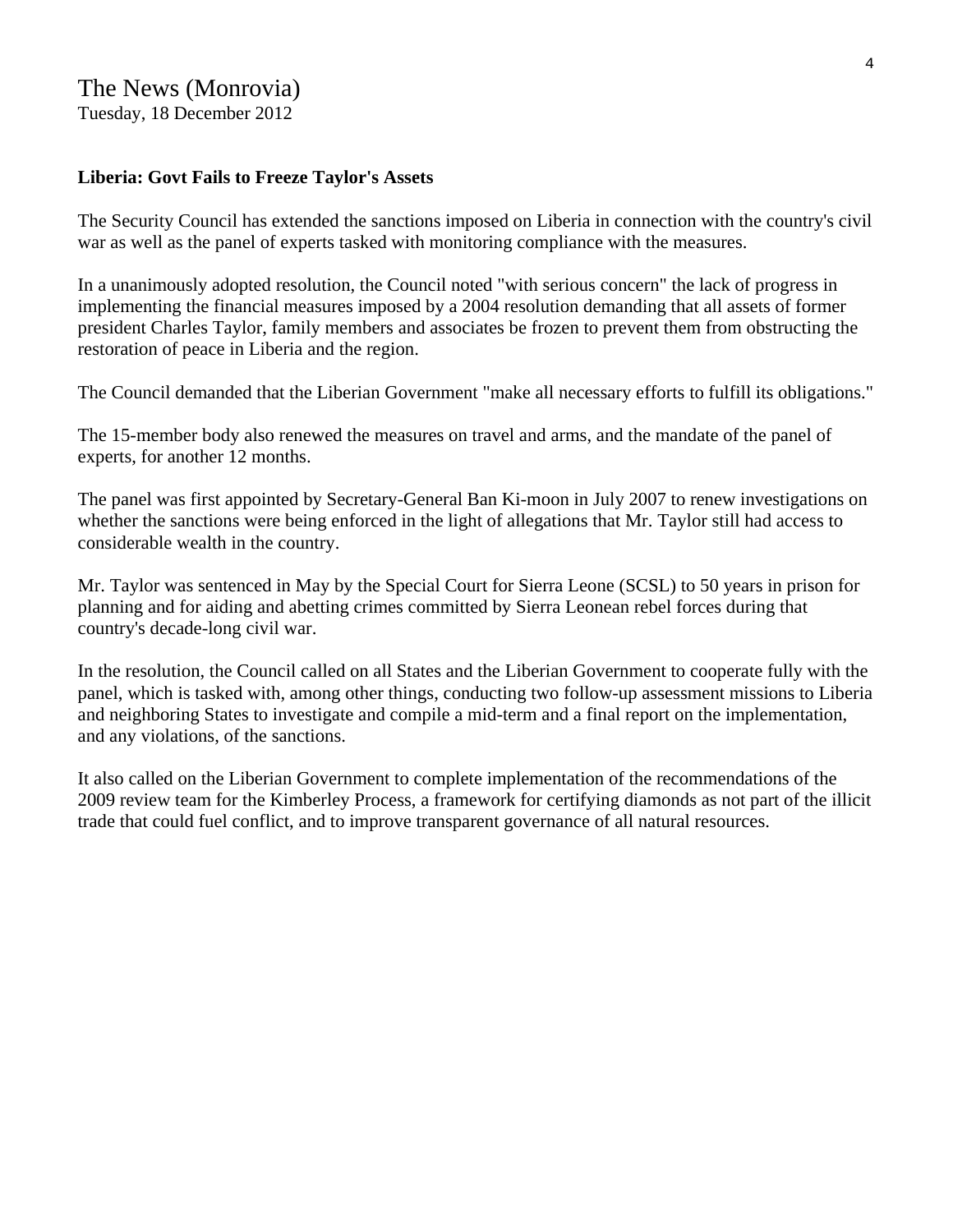Monday, 17 December 2012

#### **Year in review: African warlords face the courts**

Liberia's former president Charles Taylor became the first head of state to be convicted by an international court since the Nazi trials at Nuremberg following the Second World War. (AAP)

High profile African leaders and rebel leaders were brought to justice in 2012, facing charges such as aiding and abetting war crimes and recruiting child soldiers. Santilla Chingaipe reports. Listen: African strongmen face the courts

Crimes against humanity, aiding and abetting war crimes, recruiting child soldiers are just some of the crimes former and sitting African leaders and rebel leaders were found guilty or accused of in 2012.

Santilla Chingaipe looks back at the year that was in some high profile African legal cases.

The year began with the International Criminal Court ruling that two presidential candidates in Kenya must stand trial over crimes against humanity following post-election violence in 2007.

The ICC said Finance Minister Uhuru Kenyatta and former minister William Ruto will both face charge.

They are among four prominent Kenyans - all of whom deny the accusations - who the ICC said will stand trial.

But as 2012 drew to a close, Mr Kenyatta and Mr Ruto were still free men, and planning to run for the Kenya's presidency at the 2013 presidential and parliamentary polls.

Liberia's former president Charles Taylor became the first head of state to be convicted by an international court since the Nazi trials at Nuremberg following the Second World War.

The 64-year-old was sentenced to 50 years in prison for war crimes in the neighbouring African nation of Sierra Leone in the 1990s.

The sentence came after five years of hearings at the United Nations-backed Special Court for Sierra Leone in The Hague.

Taylor was charged with 11 counts of aiding and abetting war crimes, and crimes against humanity.

He showed no emotion as Presiding Judge Richard Lussick delivered the guilty verdicts.

"Count one, acts of terrorism, a violation of article three common to the Geneva conventions, and of additional protocol to, pursuant to article 3D of the statute. Count two, murder. A crime against humanity, pursuant of article 2A of the statute. Count three, violence to life, health and physical or mental well being of persons, in particular, murder. A violation of article 3 common to the Geneva conventions."

Taylor was found guilty of training, financing and helping Sierra Leone's Revolutionary United Front rebels.

The rebels entered Sierra Leone from Liberia in 1991 and waged a terror campaign in the civil war that claimed an estimated 120-thousand lives over a decade.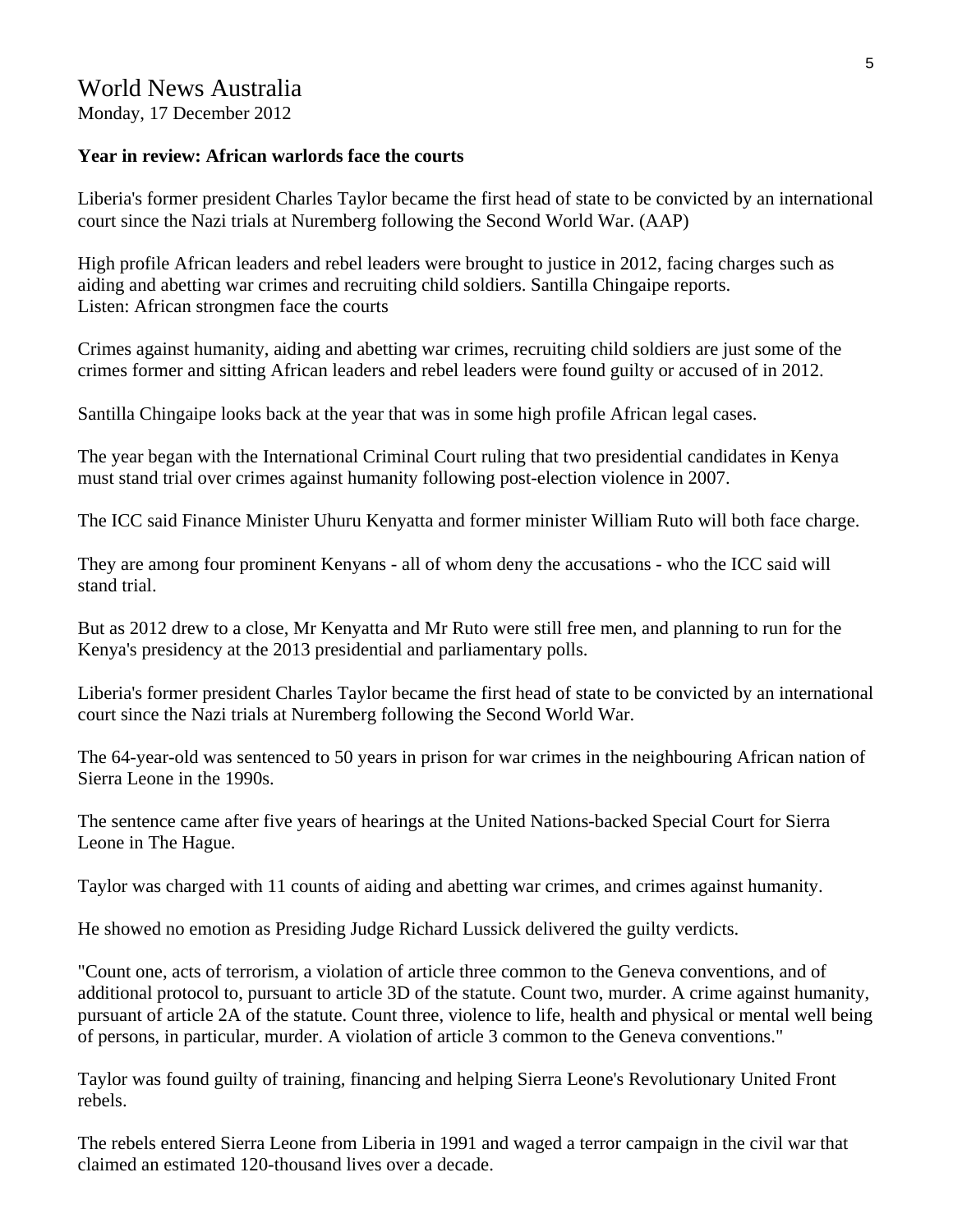Prosecutors alleged that the rebels paid Taylor for his support with illegally mined, so-called blood diamonds.

Taylor was indicted in 2003, before he was arrested in Nigeria in 2006.

During the trial, he pleaded not guilty, denying all the allegations.

"I, Charles Ghankay Taylor, never, ever, at any time, knowingly assist Foday Sankoh (leader of Sierra Leone rebel militia) in the invasion of Sierra Leone."

The trial began in 2007 and saw some 94 witnesses take the stand for the prosecution and 21 for the defence before wrapping up in March 2011.

British model Naomi Campbell was one witness.

She told the court she received a gift of diamonds from Taylor at a charity dinner hosted by then South African President Nelson Mandela in 1997.

"I had a knock on my door and I opened my door and two men were there and gave me a pouch and said 'a gift for you'."

While the court convicted Taylor of aiding and abetting atrocities by rebels, they cleared him of direct command responsibility.

The special court of Sierra Leone had already convicted eight Sierra Leoneans of war crimes and jailed them for between 15 and 52 years following trials in Freetown.

The year also saw Senegal and the African Union sign an agreement to create a special tribunal toof Sudan') try former Chadian leader Hissene Habre.

Mr Habre has been living in Senegal since fleeing his country in 1990 after being ousted.

The special tribunal will be set up in Dakar to judge him for war crimes 22 years after he left power.

A 1992 truth commission report in Chad said that during his time in power, he presided over up to 40 thousand political murders and widespread torture.

Rights groups called on the Senegalese government to act swiftly in trying the former Chad president.

Spokesman of the Dakar-based African Assembly for the Defense of Human Rights Alioune Tine says the people of Chad are a step closer to getting justice.

"It's very good information (news) for all the victims of Hissene Habre. There is hope. What we want now is to begin the trial very quickly. To build these mechanisms very very quickly because there is a long time that victims have been waiting for this Hissene Habre trial."

In the Democratic Republic of the Congo, former congolese warlord Thomas Lubanga was sentenced by the International Criminal Court to 14 years in prison for enlisting child soldiers in his rebel army.

The 51-year-old was convicted of recruiting children for his rebel group, the Union of Congolese Patriots, during fighting in 2002 and 2003 in the Democratic Republic of Congo.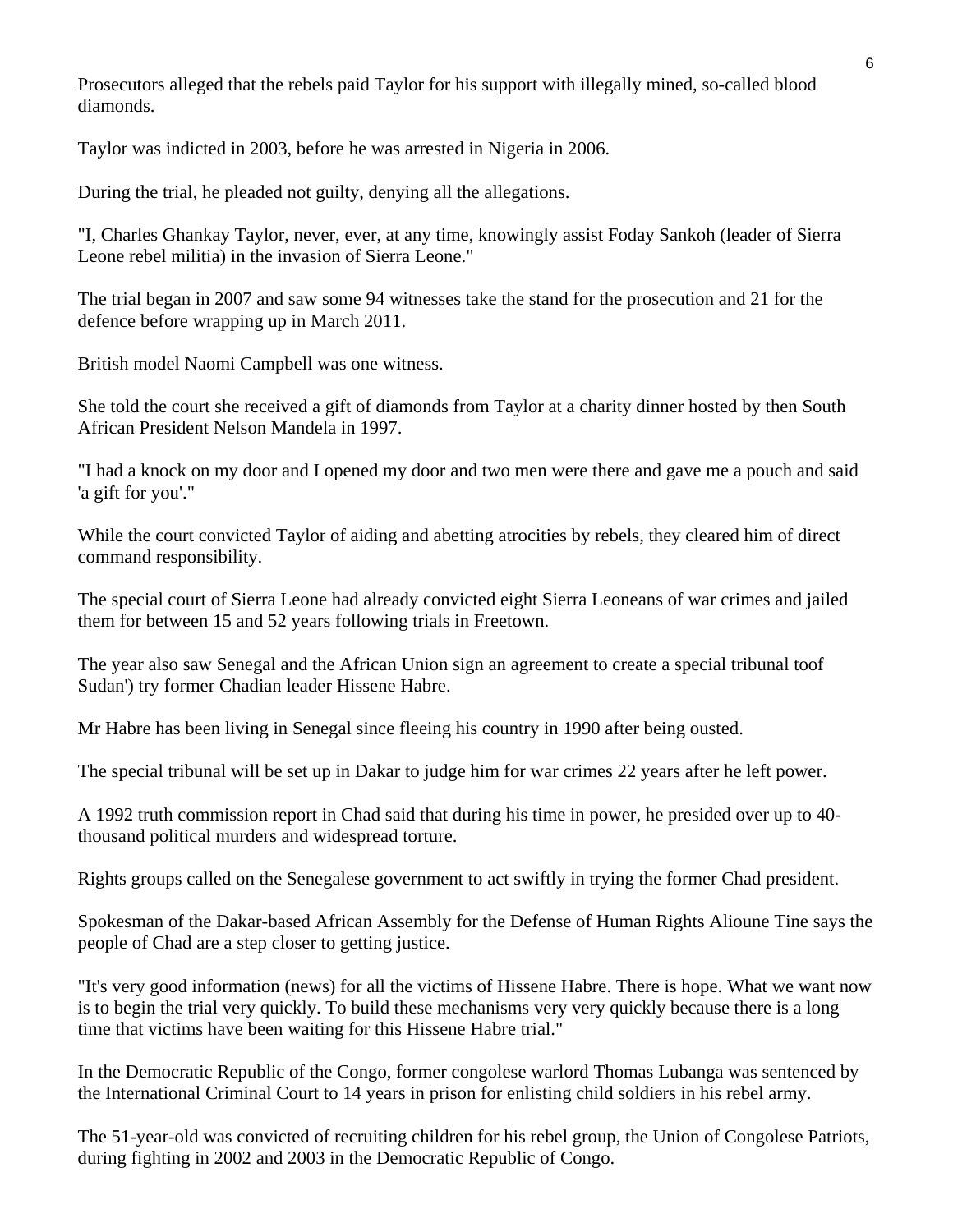Lubanga also made history by being the first person to be convicted by the ICC since it was launched a decade ago.

Presiding judge Adrian Fulford delivered the verdict.

"The chamber reached its decision unanimously. The chamber concludes, that the prosecution has proved beyond doubt that Mr Thomas Lubanga Dyilo is guilty of the crimes of conscripting and enlisting children under the age of 15 years into the FPLC (militia group) and using them to participate in hostilities from early September 2002 to the 13th of August 2003."

Nick Grono is from the non-profit organisation, the International Crisis Group, which researches conflicts.

He said Lubanga was convicted on several charges.

"Lubanga was a militia leader in the eastern Congo in the very nasty war that was going on there through and including the early 2000s and he was accused of three war crimes of recruiting, conscripting and using child soldiers and the court found that he committed those crimes, used child soldiers, and including using them as his bodyguards and these are the kind of crimes that we see in other conflicts in Africa, in particular the Lord's resistance Army and Joseph Kony for instance and other conflicts that are ongoing elsewhere in Africa."

Lubanga had pleaded not guilty, saying he was only a politician and was not involved in violence.

A United Nations report in October accused Rwanda's defense minister of commanding a rebellion in eastern DRC that is being armed by Rwanda and Uganda.

The confidential report, leaked to Reuters news agency, said the minister also sent troops to aid the insurgency in a deadly attack on UN peacekeepers.

The UN Security Council's Group of Experts say Rwanda and Uganda, despite their denials, continue to support M-23 rebels in their six-month fight against Congolese government troops.

M-23 is a group of army mutineers made up of Tutsi ex-rebels from the Rwanda-backed National Congress for the Defence of the People.

It is headed by Bosco Ntaganda who is wanted by the International Criminal Court for war crimes.

They were integrated into the regular army in 2009 as part of a peace deal on March 23, 2009 for which they are named.

But they mutinied in April, demanding better pay and a full implementation of the March 23rd peace deal.

The UN said M-23 has expanded territory under its control, stepped up recruitment of child soldiers and summarily executed prisoners.

Speaking to the BBC, Uganda's Foreign Minister Henry Okello-Oryem dismissed the report as rubbish.

"I can only say that this is mischief by those who do not intend for success in the progress being made. But we're not going to accept our name of the government of Uganda, the people of Uganda to be tarnished in an unjustified and unproven ground."

Rwanda's President Paul Kagame also told the BBC his government was not involved in the conflict.